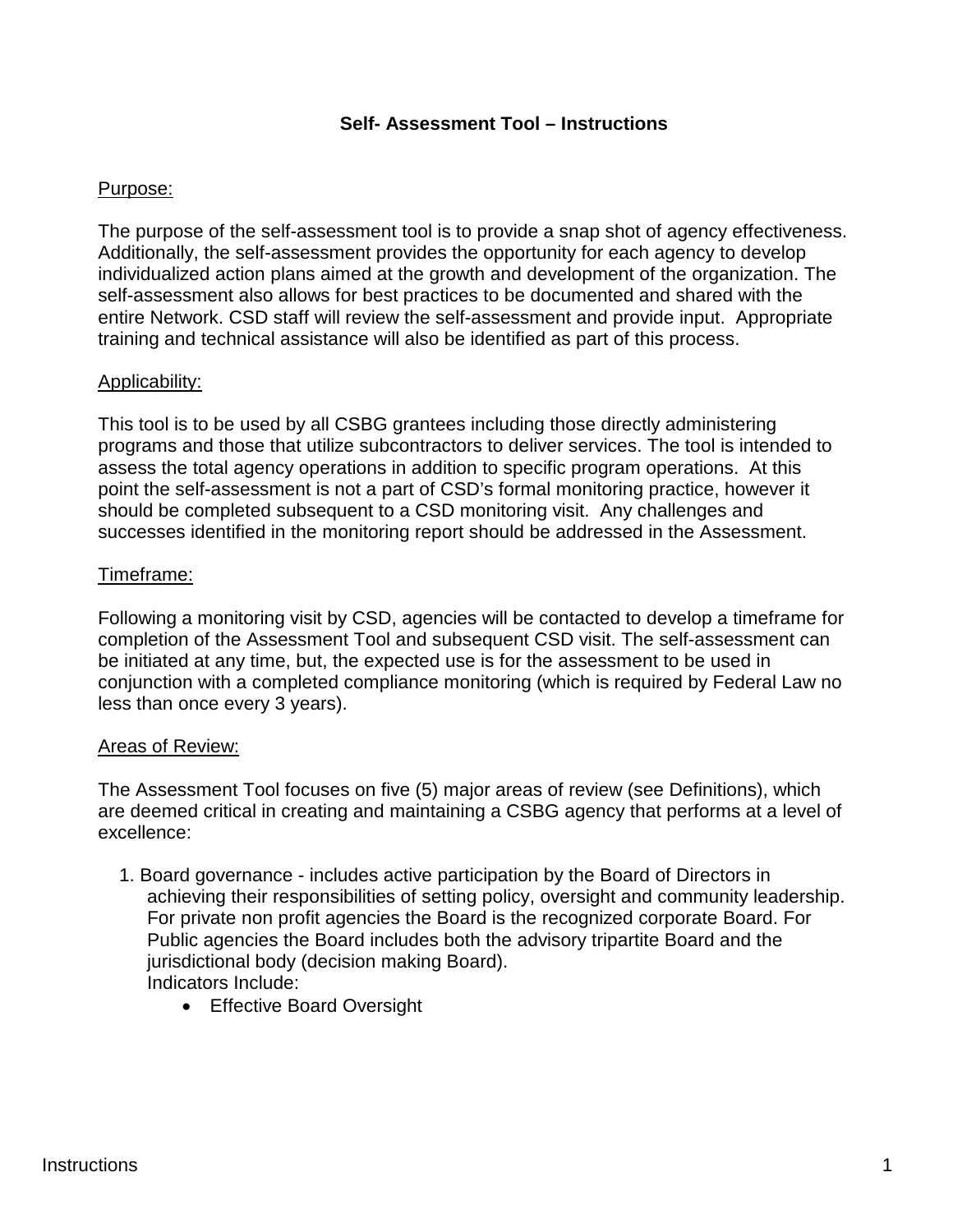- 2. Leadership Provided by agency staff primarily responsible for carrying out board policies and mission of the agency in meeting community needs. Indicators Include:
	- Responsiveness
	- Staff Development/ Planning
	- Communication
	- Planning and Evaluation
	- Technological Infrastructure
- 3. Financial Stability Adequate financial resources for effective and stable operation of the agency.

Indicators Include:

- Board Involvement
- Financial & Administrative Systems
- Staffing
- Cash Management
- 4. Linkages Formal or informal relationships used to further agency's capability in achieving successes.

Indicators Include:

- Resource Development/ Change Management
- Partnerships
- Stability/ Change Management
- 5. Program Delivery Includes client services and community programs supported either directly or indirectly by CSBG. Indicators include:
	- Program Design
	- Performance Outcomes
	- Community Outreach
	- Customer Satisfaction
	- Continuity of Services

#### Core Elements:

A core element is defined as activities and functions that are generally recognized as critical to the successful completion of specific indicators.

For each of these major areas of review a set of *core elements* are provided that is felt will create a healthy environment in this area of review. For additional information see Definitions. In completing the assessment tool, the agency's staff will review the elements, determine the presence and extent of these core elements within their agency and respond to a number of inquiries, including: 1) documentation of results achieved by the agency in meeting the core elements, 2) listing challenges in meeting this area of review, along with an Action Plan to be followed, if appropriate, and 3) identify additional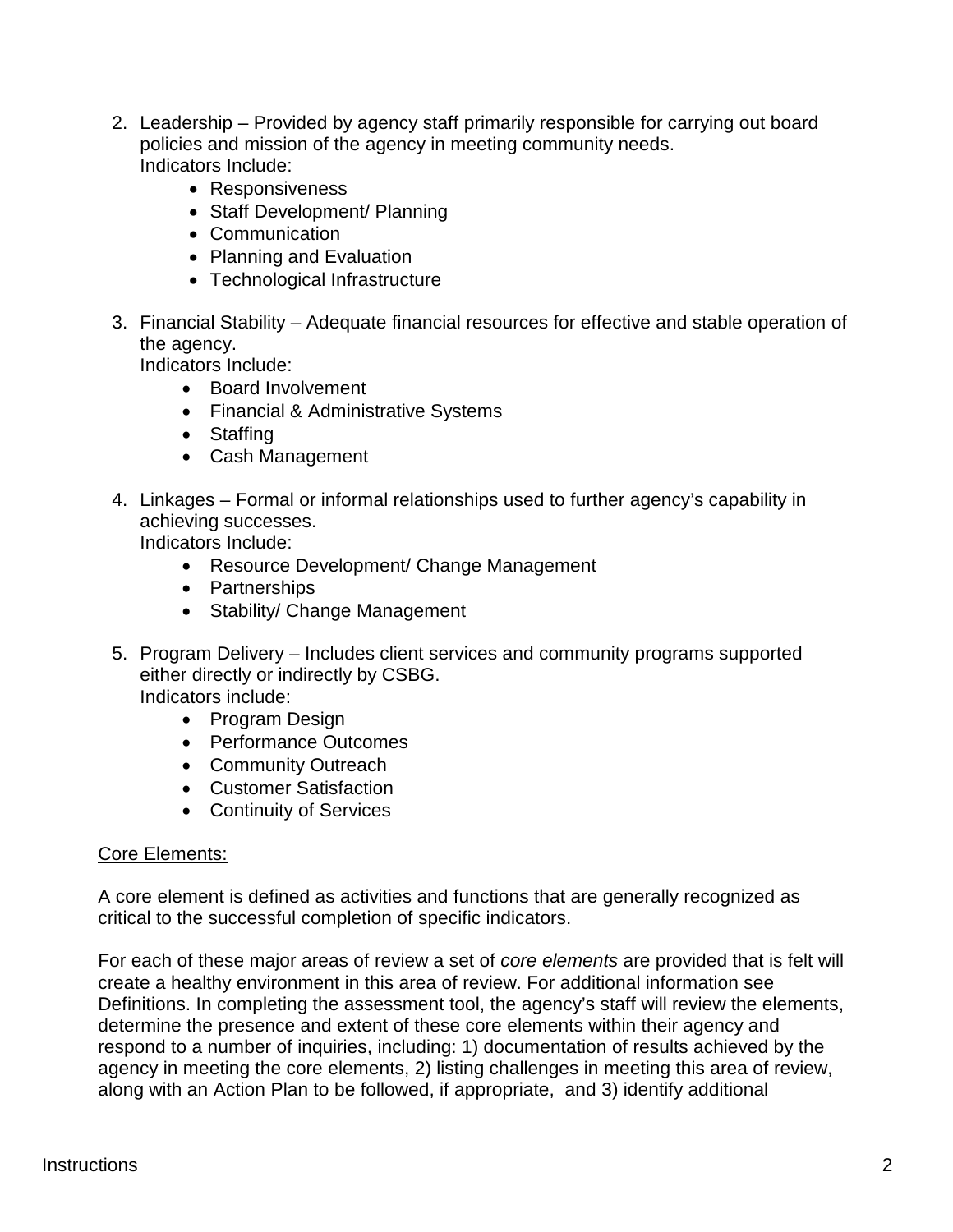elements utilized by the agency in meeting this area of review, along with Best Practices that could be shared with other CSBG agencies.

#### Instructions:

The following are ideas and instructions that may be of assistance in completing the assessment tool. However it is realized that agencies may develop alternate strategies for completing the tool that are appropriate for their unique circumstances.

#### Assessment Preparation:

As this tool includes the overall review and assessment of the *entire* organization, it is suggested that the senior management team of the agency review the entire instrument.

Designate a team to complete the assessment and develop the following:

- A strategy for completion
- **Timeframes for timely completion of the assessment**
- **IDENTIFY** Identify specific issues or areas of concern for clarification in order to complete the assessment

#### Completion of the tool

Review the Results and Core Elements (See section A of Tool) identified to achieve the desired result expected for each area of review. It is suggested that healthy agencies will, at a minimum, be able to identify the presence of these core elements within their agency. These elements are not mandatory, however they are strongly recommended as elements that should be present in order to reach the desired result.

Under **Successes** (See section B of Tool) the agency will list the practices, polices and documents that demonstrate the results achieved through the implementation of the listed core elements for each category. Additionally, list the supporting documentation utilized to complete the section. Supporting documentation should be available to the Field Representatives when they come to review the tool.

Under **Challenges/ Resolutions** (See section C of Tool) the agency will document existing issues that may prevent the agency from being fully successful in meeting the desired results. For the purposes of this tool, significant is defined as any challenge worth noting that may impact the success of your organizations. For each challenge listed a corresponding Action Plan should be provided to increase the agencies effectiveness in meeting the core elements. Additionally, list the supporting documentation utilized to complete the section. Supporting documentation should be available to the Field Representatives when they come to review the tool

Under **Best Practices** (See section D of Tool) record your agency's best practices in relation to the indicator. Please keep in mind that these Best Practices may be shared with the Network. Included in this section will be policies, practices and/or initiatives that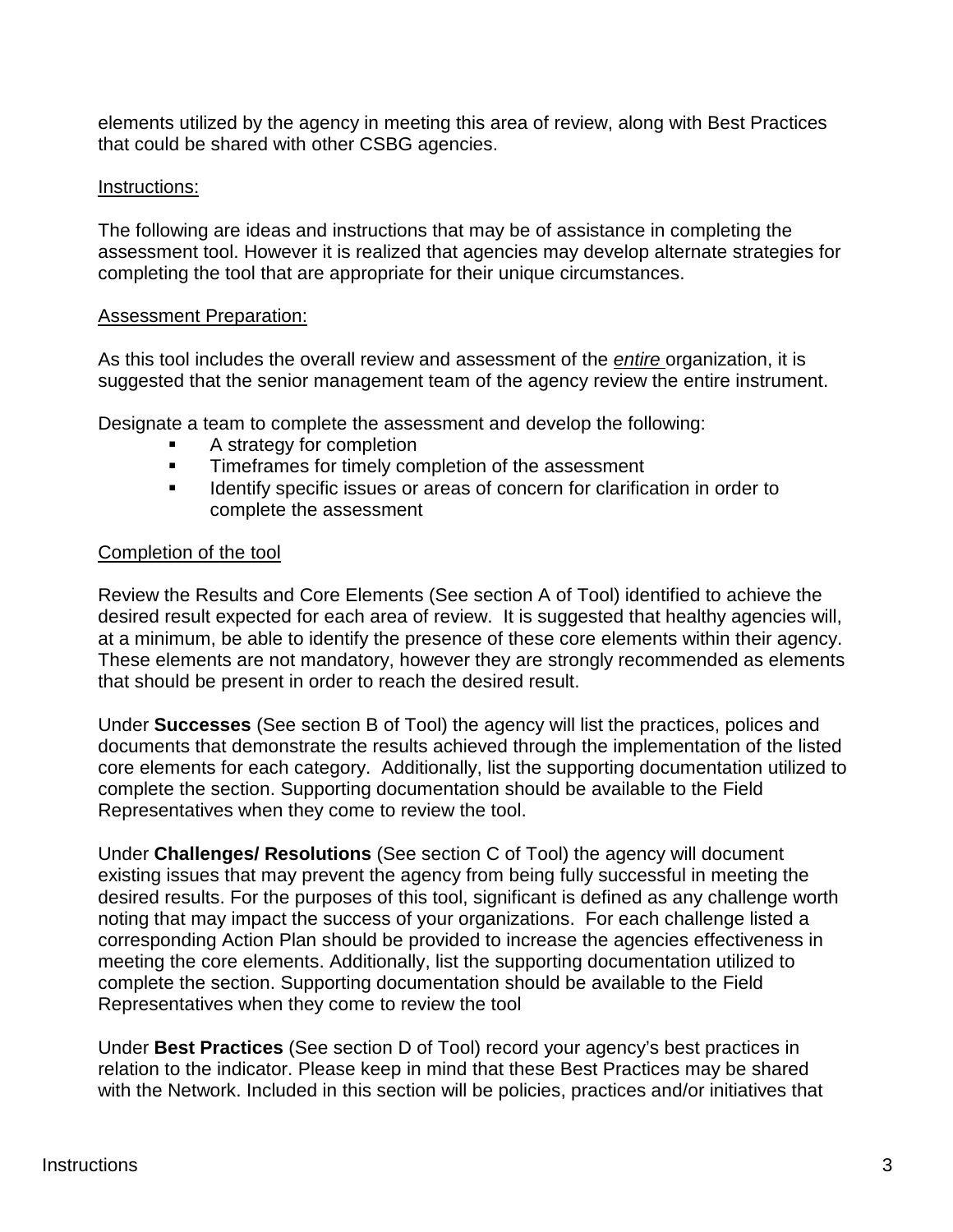the agency utilizes which they believe are Best Practices that would benefit other CSBG agencies.

Under **Action Plan** (See section E of Tool) address any challenges as well as a plan to share your successes. Action Plans may include T&TA from CSD, may include restructuring your policies and procedure and/ or disseminating best practices to the entire Network. The Action Plan should be drafted in order to help guide your agency towards excellence. The Action Plan should be attainable and realistic. When the CSD Staff person reviews the tool, they are committed to working with you to develop and attain these goals for improvement.

Please use the box titled **Other Considerations** (See Section F of Tool) to include all additional information not captured in the above sections. Additionally, please utilize this area to indicate any outstanding CSBG compliance monitoring findings noted in the most recent CSD monitoring report.

#### Role of CSD Staff:

CSD staff is available to assist each agency in completion of the assessment tool. Following completion of the process, CSD will review the assessment tool and will visit each agency with the intent of reviewing documentation, collecting best practices and offer resource support when necessary.

Prior to visiting an agency to review the assessment report, CSD staff will familiarize themselves with relevant agency documents such as the CAP report, Strategic and other assessment and planning documents.

The role of the CSD Staff in the follow-up review of the assessment tool will be to assess completeness in conducting the assessment, verify supporting documentation listed in the assessment, review the Action Plans documented and offer guidance and/or assistance in addressing identified issues.

Copies of the Assessment Tool will be placed in the agency file and CSD Staff will review and perform status checks to assist with the achievement of Action Plans.

#### Following the Assessment Process:

Continue to monitor your progress towards meeting your desired goals as stated in the Action Plan.

Continue to identify challenges and successes and update the tool.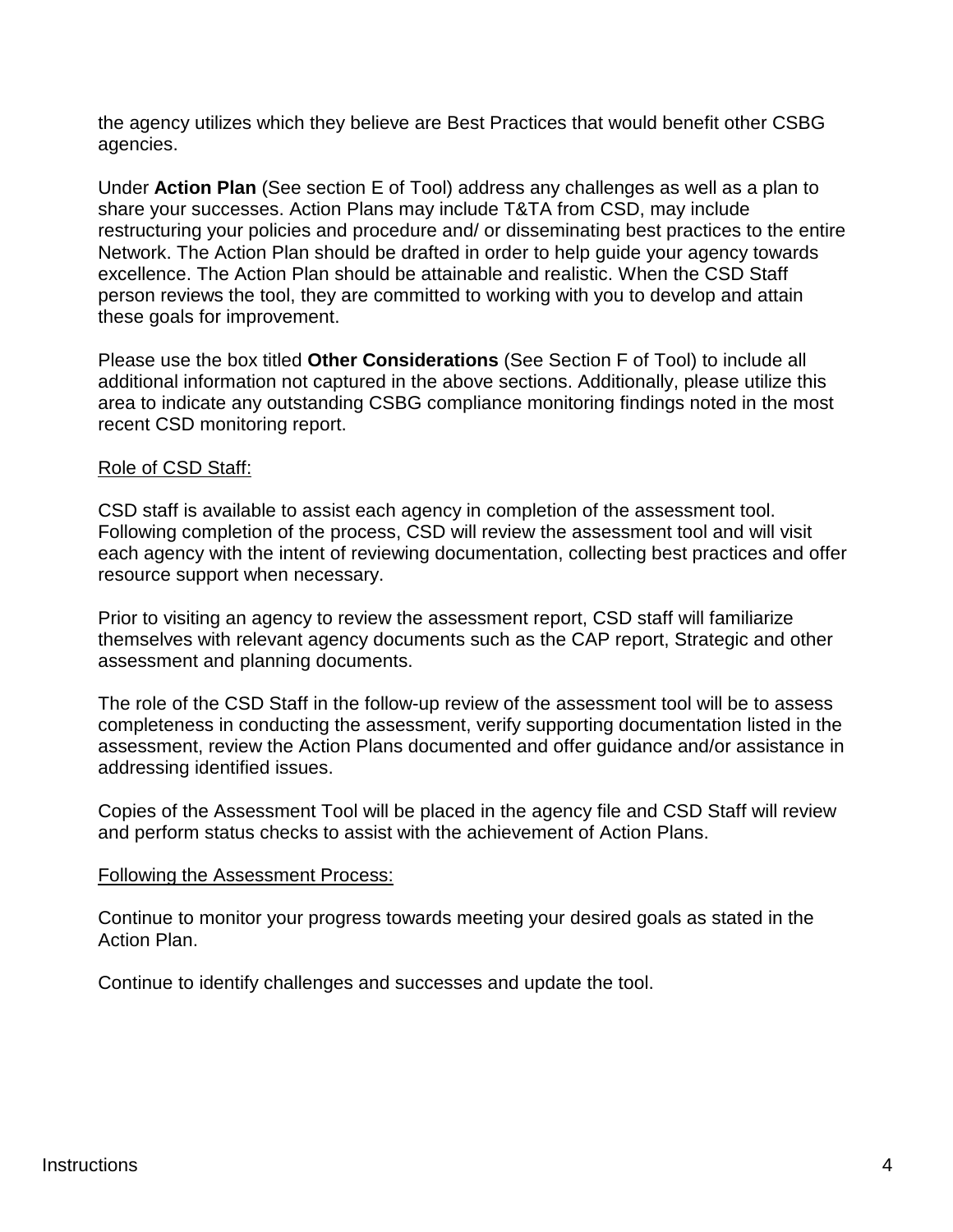#### **Section Five –** Program Delivery; Performance Outcomes

- **A. Result**: Agency can demonstrate that programs serve two separate functions; agency programs assist clients in moving towards selfsufficiency and agency programs have a positive impact on the community. **Core Elements Include**:
	- Programs are evaluated on a regular basis
	- Programs are results oriented
	- Program results are effectively tracked and reported

#### **Please identify agency successes and applicable supporting documentation**

- IDA Program: 3 families purchased homes (Case management files)
- WIA Program: 105% of placement goal achieved (Monthly reports, case management reports)
- Charter School Program: 75% of students graduate (Diplomas, transcripts)
- Energy Program: Average energy saving of 25%
- Head Start Program: 15% improvement in test scores over previous year (Annual reports)
- At-Risk Youth Program: 85% graduation rate (Programmatic reports, daily attendance records)

| $\mathbf C$ . | <b>Challenges:</b>                                                                                                                                                                                                |
|---------------|-------------------------------------------------------------------------------------------------------------------------------------------------------------------------------------------------------------------|
|               | Please identify agency challenges and applicable supporting documentation                                                                                                                                         |
|               | WIA Program: Design of training to match changing job market (Employment Development Department Reports,<br>Department of Commerce Reports, Chamber of Commerce Reports)                                          |
|               | Nutrition Program: Difficult to track long-term outcomes of a short term program (Board Reports)                                                                                                                  |
|               | Child Care Program: Need for full-day care and resources only available for part-day care. This makes it difficult to track<br>results. (Child Care Planning Council Report, First Five Planning Council Reports) |
|               | Under enrolled programs                                                                                                                                                                                           |
|               |                                                                                                                                                                                                                   |

**B. Successes:**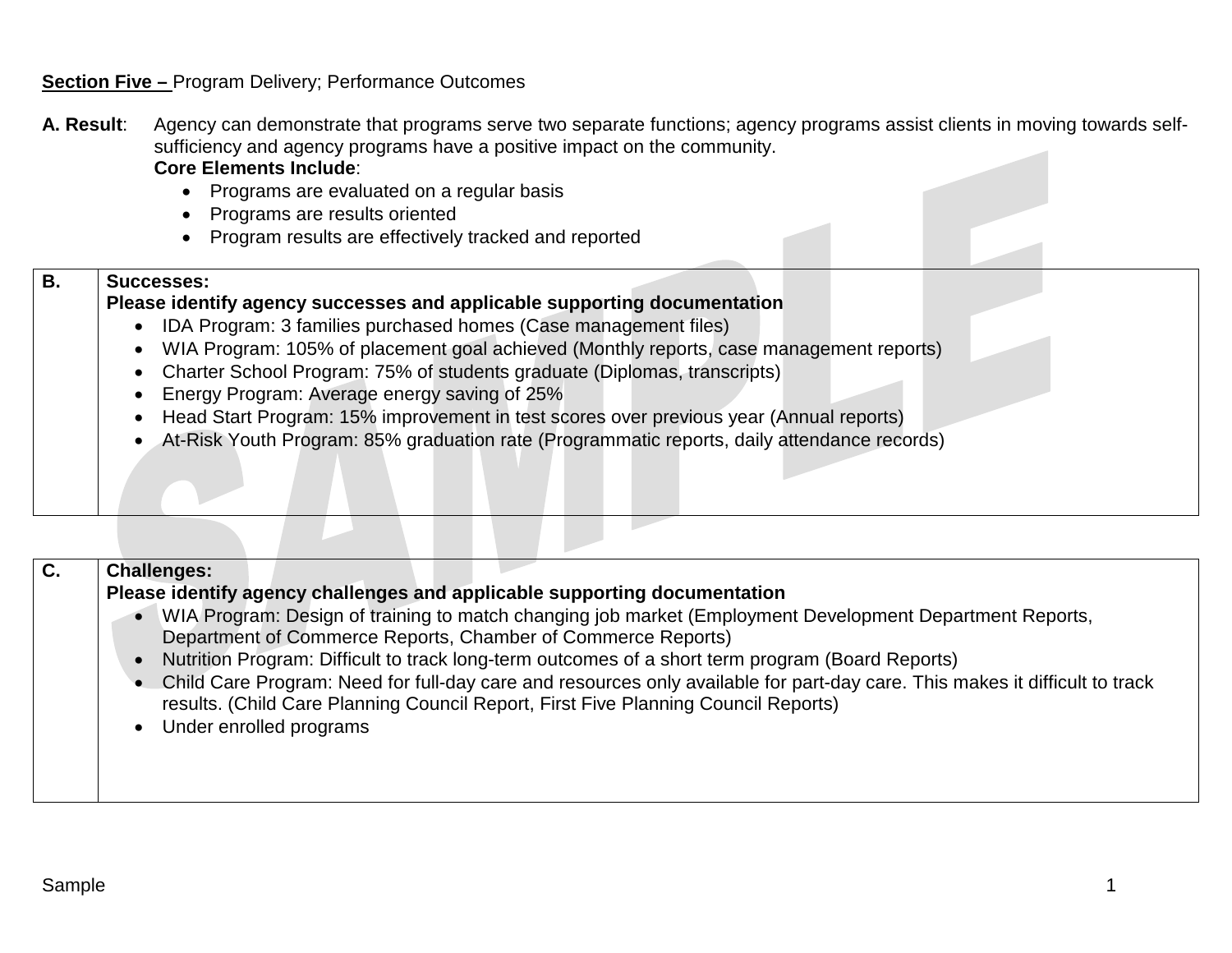| D. | <b>Best Practices:</b>                                                                               |
|----|------------------------------------------------------------------------------------------------------|
|    | Please identify agency best practices                                                                |
|    | Extensive home ownership and budget counseling services tied to IDA Program                          |
|    | • Professional training and certification of staff with excellent job development/ marketing program |
|    | Strong partnership with local university offering tutoring                                           |
|    | Intense one-on-one mentoring model                                                                   |
|    |                                                                                                      |
|    |                                                                                                      |
|    |                                                                                                      |

| Ε. | <b>Action Plan:</b>                                                                                              |
|----|------------------------------------------------------------------------------------------------------------------|
|    | Please list all applicable action plans addressing both challenges and successes                                 |
|    | <b>IDA Program Action Plan</b>                                                                                   |
|    | • Apply for renewal of IDA Program                                                                               |
|    | Obtain three additional banks to sign on for support of IDA Program<br>$\bullet$                                 |
|    | Obtain additional support from banks to provide financial literacy workshops<br>$\bullet$                        |
|    | <b>Become Certified VIDA Site</b>                                                                                |
|    |                                                                                                                  |
|    | <b>Nutrition Program Action Plan</b>                                                                             |
|    | Identify funding to support longitudinal studies                                                                 |
|    |                                                                                                                  |
|    | <b>Under Enrolled Programs Action Plan</b>                                                                       |
|    | Hold focus group sessions of current enrollees to assess program model and determine new outreach strategies and |
|    | funding sources                                                                                                  |
|    | Connect with new partners to assist with recruitment                                                             |
|    |                                                                                                                  |
|    |                                                                                                                  |
|    |                                                                                                                  |
|    |                                                                                                                  |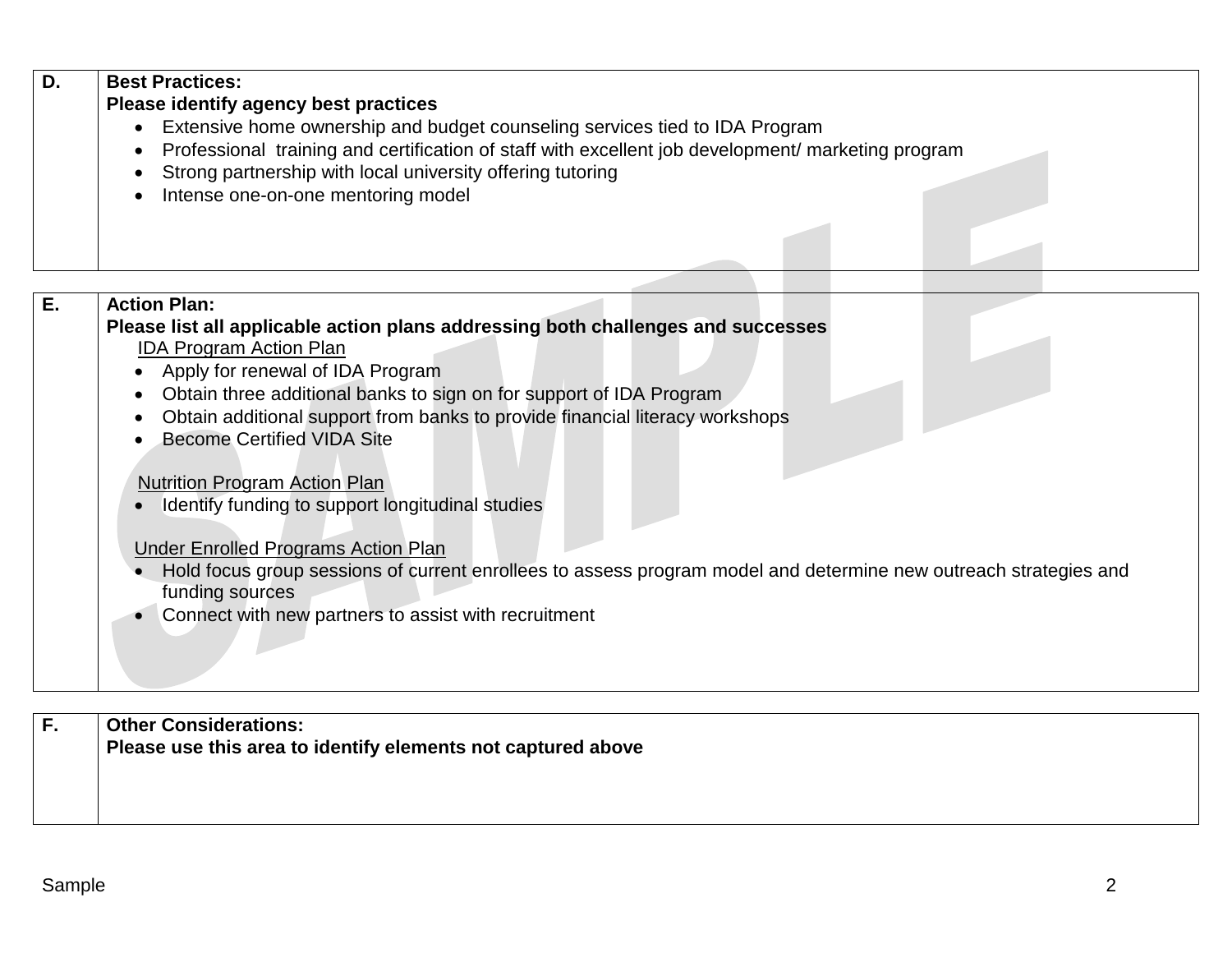#### **Section One –** Board Governance; Effective Board Oversight

- **A. Result**: Each Agency has effective board oversight through: **Core Elements Include**:
	- Formalized planning process
	- Ability to demonstrate Board is active in decision making process
	- Board is able to demonstrate that a training and orientation process is in place
	- Board utilizes knowledge/ techniques demonstrated in training and orientation process

#### **B. Successes:**

**Please identify agency successes and applicable supporting documentation**

**C. Challenges: Please identify agency challenges and applicable supporting documentation**

**D. Best Practices: Please identify agency best practices**

| <b>Action Plan:</b>                                                              |
|----------------------------------------------------------------------------------|
| Please list all applicable action plans addressing both challenges and successes |

| г. | <b>Other Considerations:</b>                                 |
|----|--------------------------------------------------------------|
|    | Please use this area to identify elements not captured above |
|    |                                                              |
|    |                                                              |
|    |                                                              |
|    |                                                              |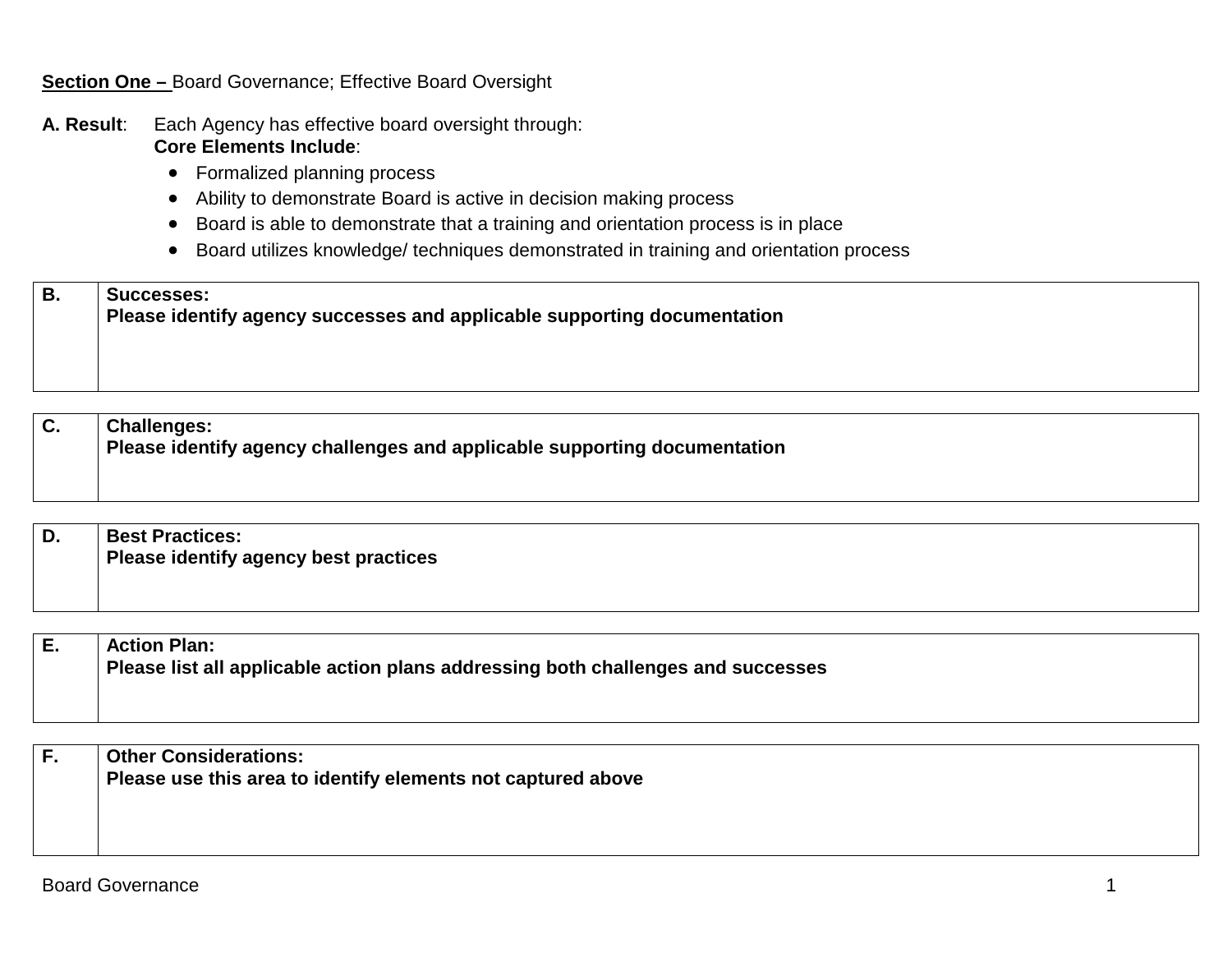#### **Section Two** - Leadership; Responsiveness

**A. Result**: Agency leaders exhibit necessary skills to effectively administer the organization. **Core Elements Include**:

- Agency leaders can demonstrate responsiveness in times of crisis
- Agency leaders possess skills necessary to effectively function in the current complex and evolving environment
- Plan in place to identify changing needs
- Agency leaders address community needs with innovative programs as necessary
- Agency leaders are proactive
- Agency acts as catalyst in community

## **B. Successes: Please identify agency successes and applicable supporting documentation**

**C. Challenges: Please identify agency challenges and applicable supporting documentation**

**D. Best Practices: Please identify agency best practices**

| I E. | <b>Action Plan:</b>                                                              |
|------|----------------------------------------------------------------------------------|
|      | Please list all applicable action plans addressing both challenges and successes |
|      |                                                                                  |

| ۱F. | <b>Other Considerations:</b>                                 |
|-----|--------------------------------------------------------------|
|     | Please use this area to identify elements not captured above |
|     |                                                              |
|     |                                                              |
|     |                                                              |
|     |                                                              |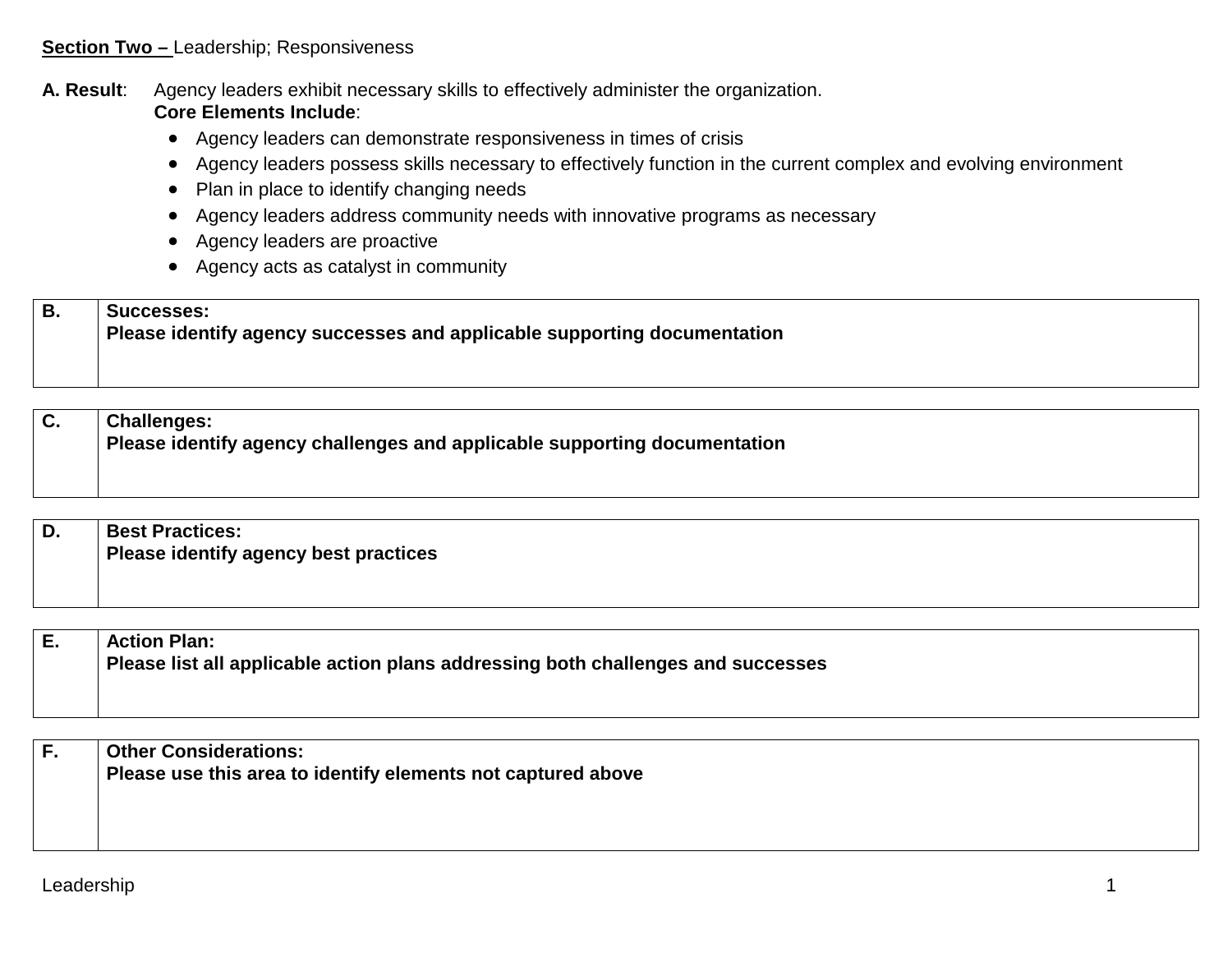#### **Section Two-Leadership; Staff Development/ Planning**

#### **A. Result**: Leadership ensures that the necessary systems are in place to ensure competent staff **Core Elements Include**:

- Basic Systems (grievance procedures, organization chart, job descriptions, etc) are in place and utilized
- Continuous learning occurs
- Staff recognition programs are in place
- Agency can demonstrate a development plan is in place
- Staff morale is a consideration in agency operations
- Staff turnover is not excessive
- Agency can demonstrate effective internal communication

## **B. Successes: Please identify agency successes and applicable supporting documentation**

### **C. Challenges: Please identify agency challenges and applicable supporting documentation**

| D. | <b>Best Practices:</b>                |
|----|---------------------------------------|
|    | Please identify agency best practices |
|    |                                       |
|    |                                       |

**E. Action Plan: Please list all applicable action plans addressing both challenges and successes**

| <b>Other Considerations:</b>                                 |
|--------------------------------------------------------------|
| Please use this area to identify elements not captured above |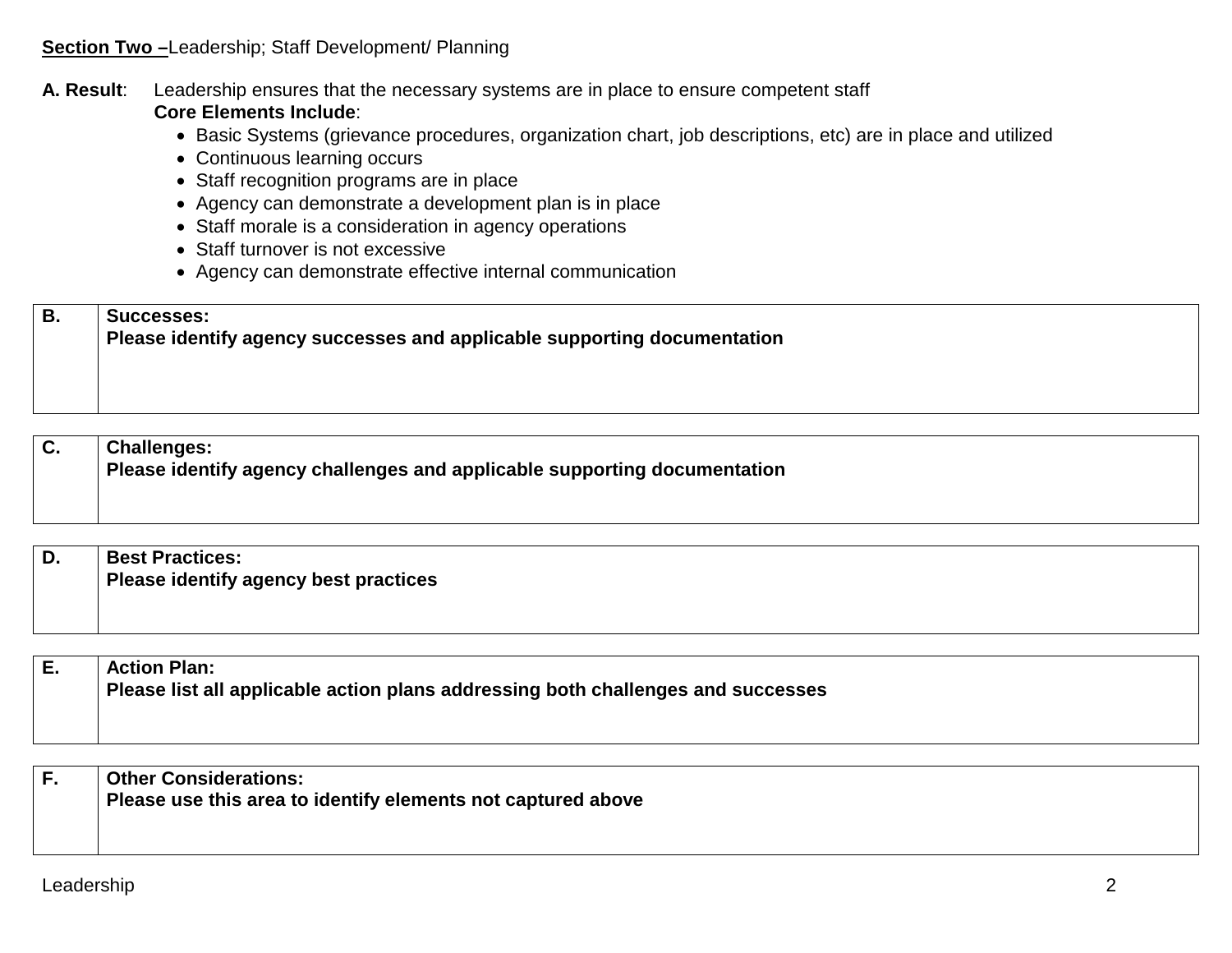#### **Section Two-Leadership; Communications**

- **A. Result**: Effective communication regarding agency activities is taking place within the community. **Core Elements Include**:
	- Public relations plan in place
	- Staff are engaged in public relations efforts
	- Community recognition regarding the value of the work of the agency is present

| ΙB. | <b>Successes:</b>                                                        |
|-----|--------------------------------------------------------------------------|
|     | Please identify agency successes and applicable supporting documentation |

**C. Challenges: Please identify agency challenges and applicable supporting documentation**

| D. | <b>Best Practices:</b><br><b>Please identify agency best practices</b> |
|----|------------------------------------------------------------------------|
|    |                                                                        |

| Е. | <b>Action Plan:</b>                                                              |
|----|----------------------------------------------------------------------------------|
|    | Please list all applicable action plans addressing both challenges and successes |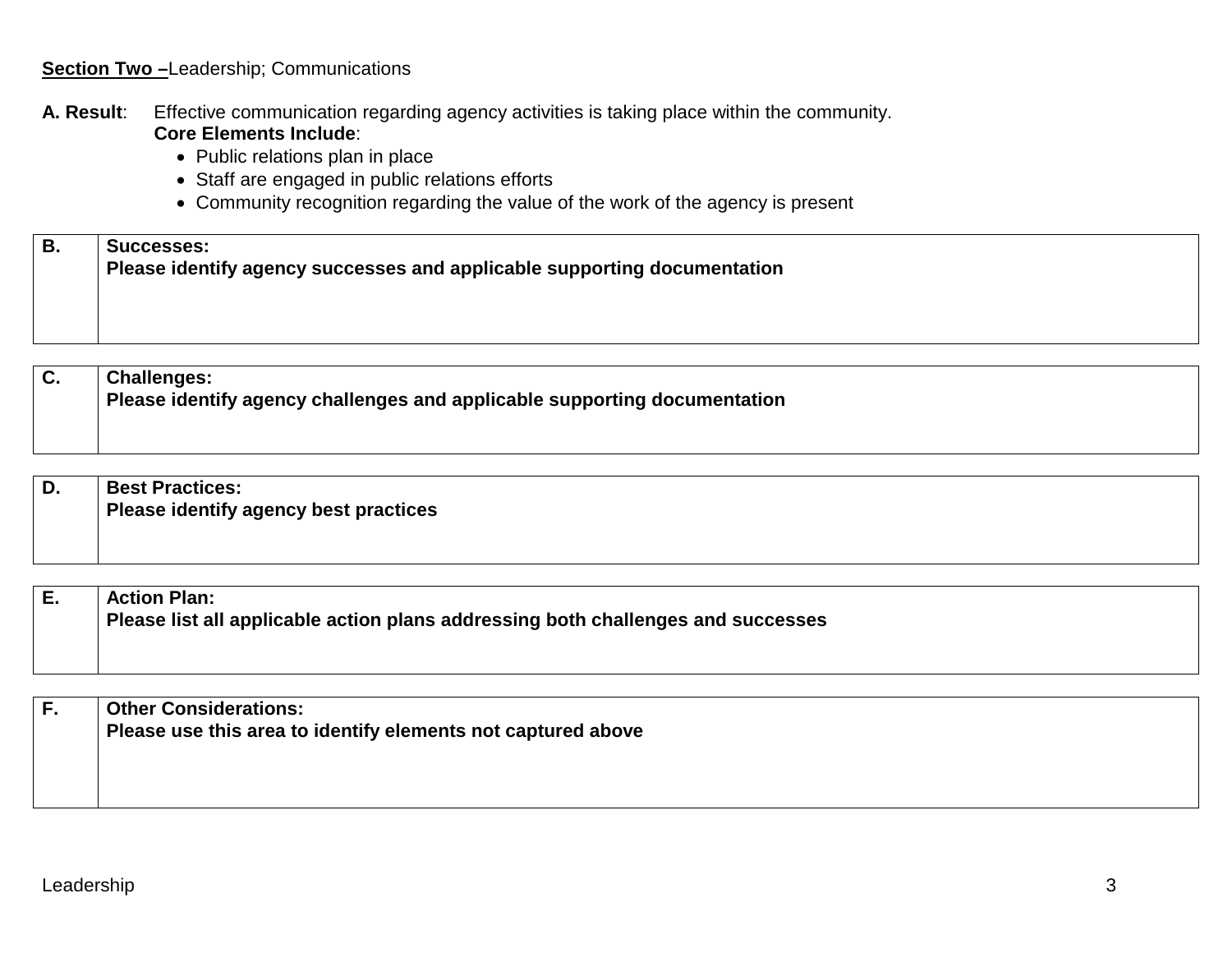#### **Section Two** -Leadership; Technological Infrastructure

#### **A. Result**: Agency can demonstrate that an appropriate technological infrastructure is in place **Core Elements Include**:

• Technological infrastructure is adequate to meet the needs of the agency

## **B. Successes: Please identify agency successes and applicable supporting documentation**

#### **C. Challenges: Please identify agency challenges and applicable supporting documentation**

**D. Best Practices: Please identify agency best practices**

**E. Action Plan: Please list all applicable action plans addressing both challenges and successes**

| <b>Other Considerations:</b><br>Please use this area to identify elements not captured above |
|----------------------------------------------------------------------------------------------|
|                                                                                              |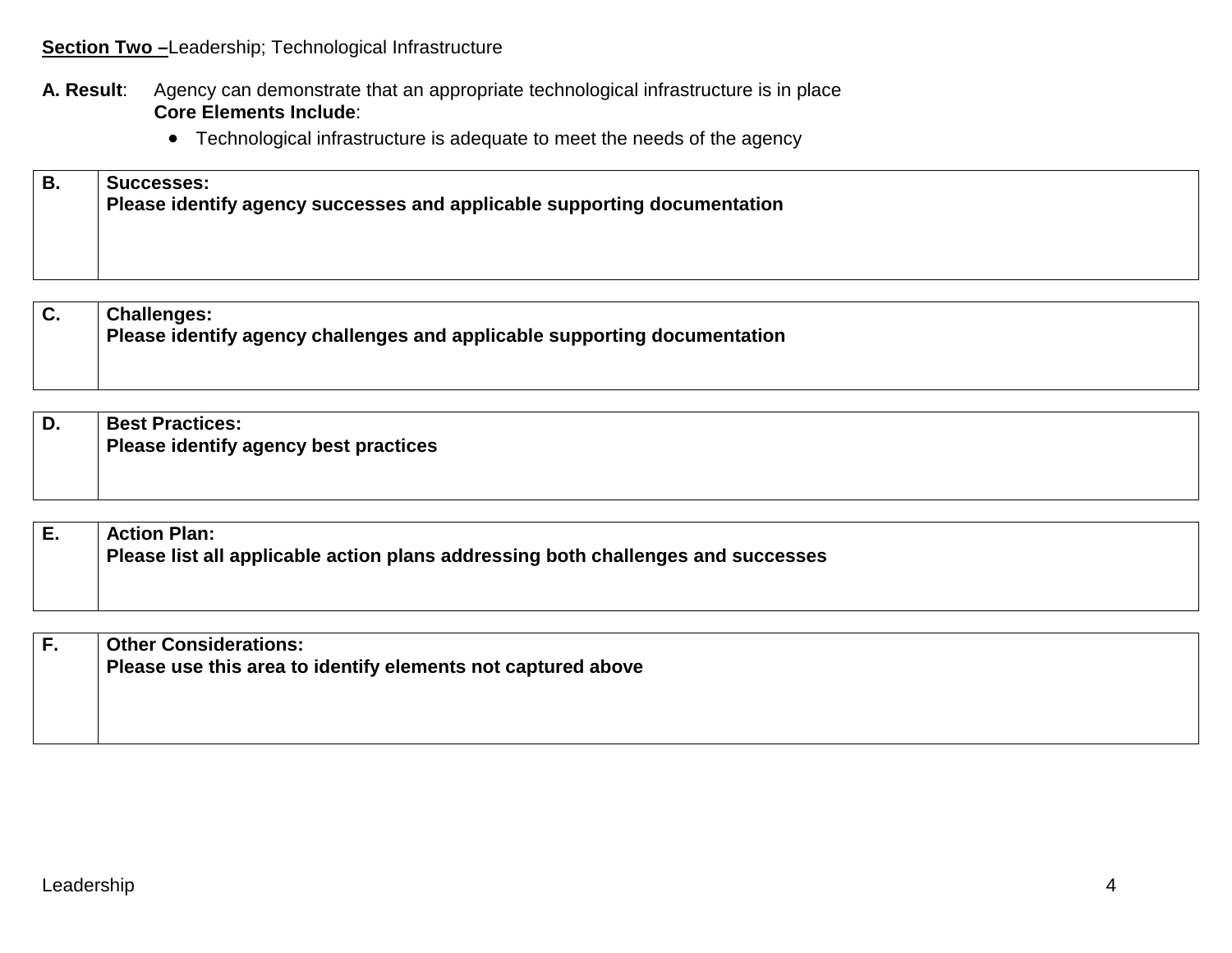#### **Section Three -**Financial Stability; Board Involvement

#### **A. Result**: Board is able to demonstrate knowledge and understanding pertaining to financial issues **Core Elements Include**:

- Board is actively engaged in financial issues
- Board receives financial training
- Action plans in place to identify and address issues

#### **B. Successes: Please identify agency successes and applicable supporting documentation**

| D. | <b>Best Practices:</b>                |
|----|---------------------------------------|
|    | Please identify agency best practices |

| Е. | <b>Action Plan:</b>                                                              |
|----|----------------------------------------------------------------------------------|
|    | Please list all applicable action plans addressing both challenges and successes |

| <b>Other Considerations:</b><br>Please use this area to identify elements not captured above |
|----------------------------------------------------------------------------------------------|
|                                                                                              |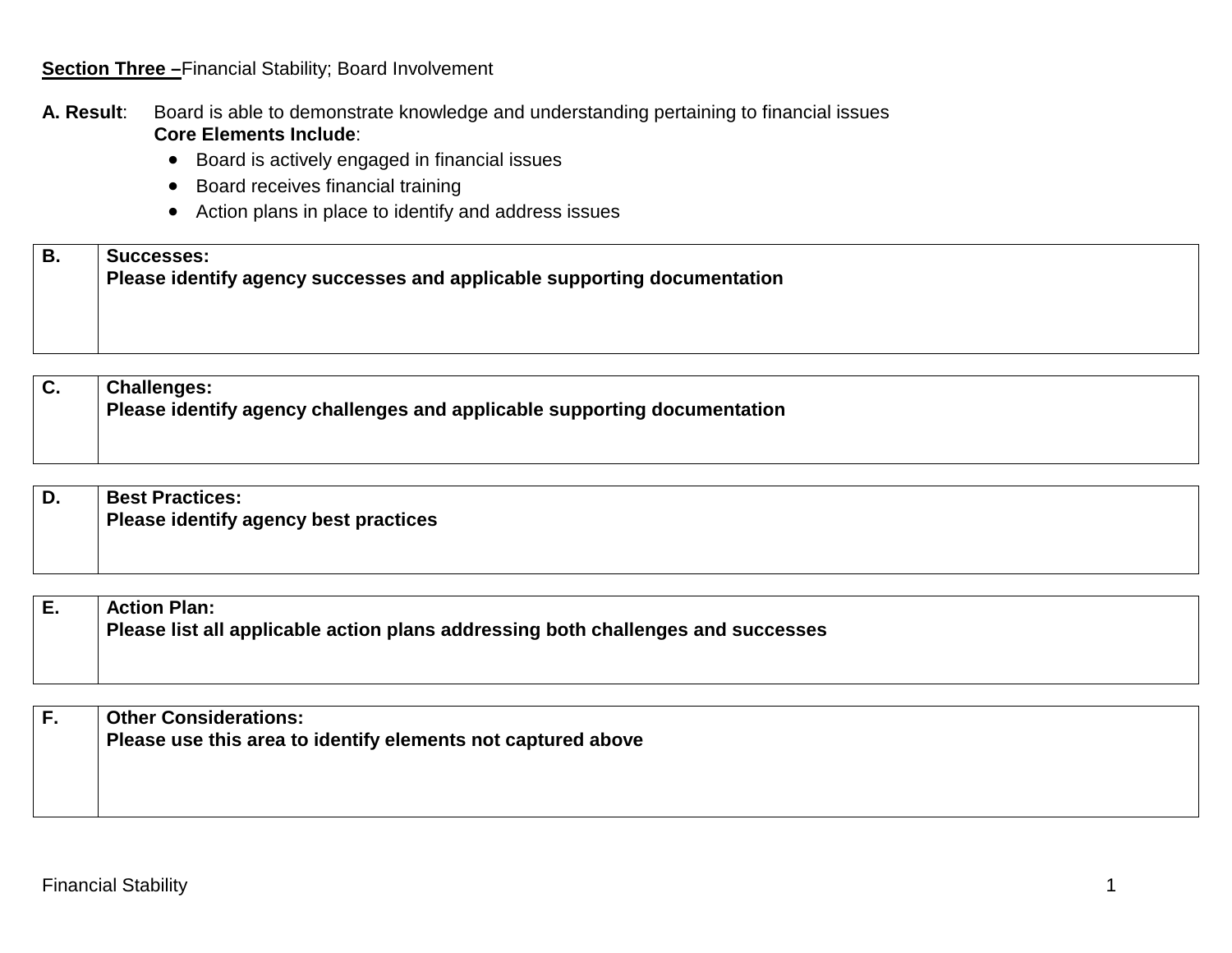#### **A. Result**: Agency has effective financial systems in place **Core Elements Include**:

- Updates/ changes are made to financial statements as necessary to ensure all programs are compliant and effective
- Ability to track and justify costs
- System demonstrates costs are allocated appropriately

# **B. Successes: Please identify agency successes and applicable supporting documentation**

| D. | <b>Best Practices:</b>                |
|----|---------------------------------------|
|    | Please identify agency best practices |
|    |                                       |
|    |                                       |

| <b>Action Plan:</b>                                                              |
|----------------------------------------------------------------------------------|
| Please list all applicable action plans addressing both challenges and successes |

| <b>Other Considerations:</b>                                 |
|--------------------------------------------------------------|
| Please use this area to identify elements not captured above |
|                                                              |
|                                                              |
|                                                              |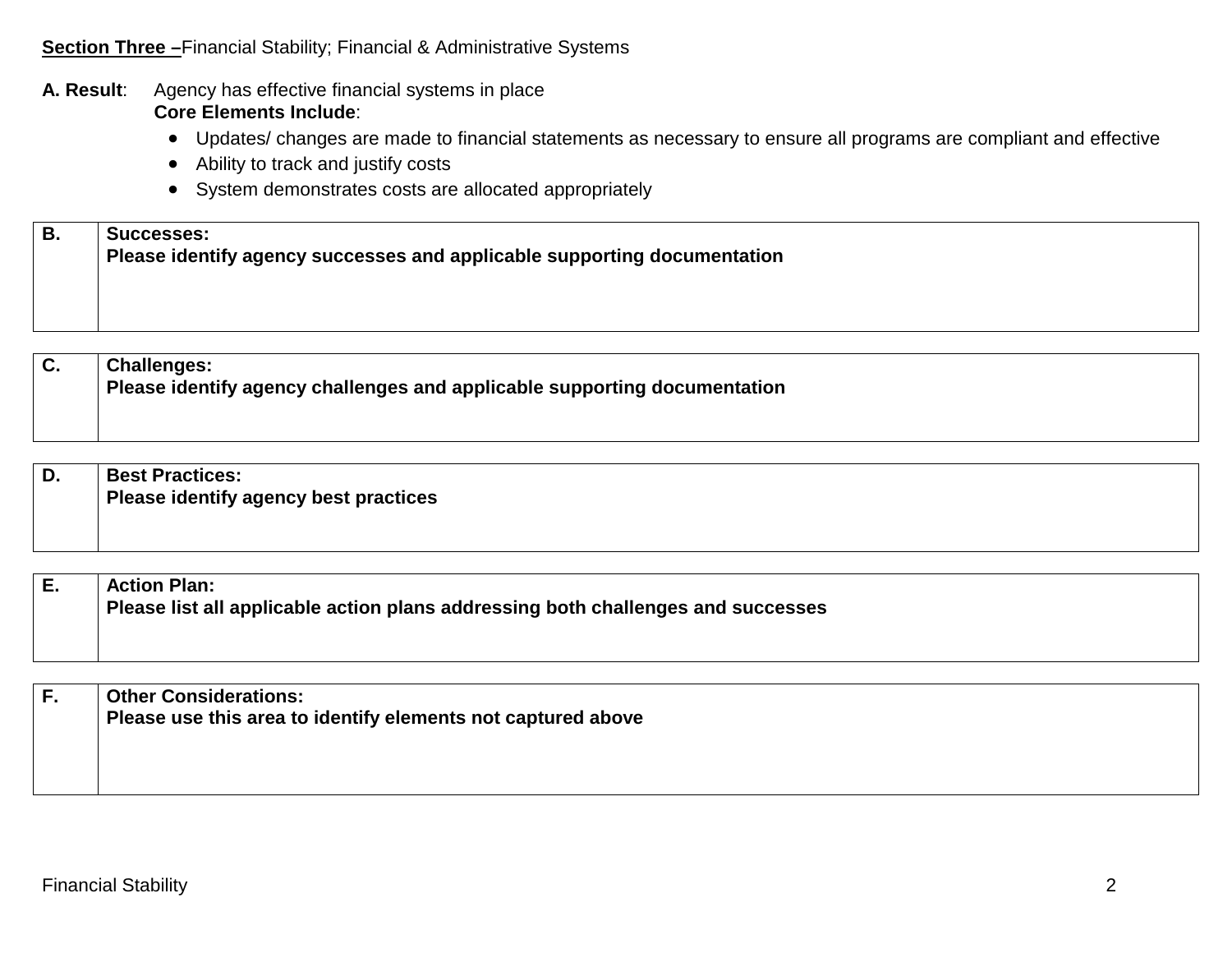#### **A. Result**: Agency has appropriate staff to ensure effective financial management **Core Elements Include**:

- Financial requirements are met in a timely manner
- Agency can demonstrate a history clear of significant financial problems and issues
- Key financial positions are filled and staff is sufficiently trained

| Ð  | Successes:                                                               |
|----|--------------------------------------------------------------------------|
| D. | Please identify agency successes and applicable supporting documentation |
|    |                                                                          |

| D. | <b>Best Practices:</b>                       |
|----|----------------------------------------------|
|    | <b>Please identify agency best practices</b> |
|    |                                              |
|    |                                              |

| ΙE. | <b>Action Plan:</b>                                                              |
|-----|----------------------------------------------------------------------------------|
|     | Please list all applicable action plans addressing both challenges and successes |

| <b>Other Considerations:</b>                                 |
|--------------------------------------------------------------|
| Please use this area to identify elements not captured above |
|                                                              |
|                                                              |
|                                                              |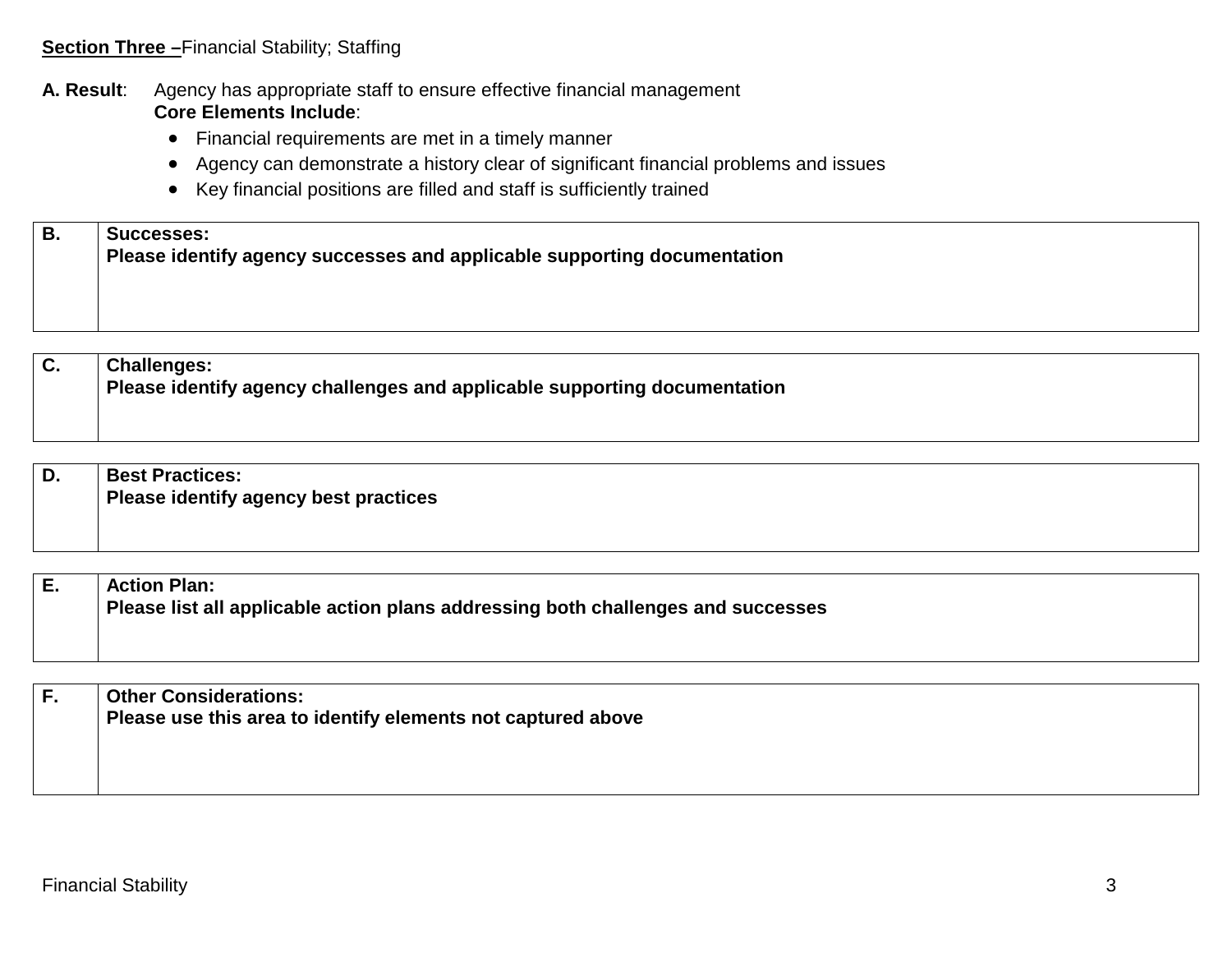#### **Section Three –**Financial Stability; Cash Management

#### **A. Result**: Agency can demonstrate effective cash flow management **Core Elements Include**:

- Strong asset-to-liability ratio
- Timely payment of bills
- Agency is able to cope with late payments from funding sources

## **B. Successes: Please identify agency successes and applicable supporting documentation**

| D. | <b>Best Practices:</b>                |
|----|---------------------------------------|
|    | Please identify agency best practices |
|    |                                       |
|    |                                       |

| <b>Action Plan:</b>                                                              |
|----------------------------------------------------------------------------------|
| Please list all applicable action plans addressing both challenges and successes |

| F. | <b>Other Considerations:</b>                                 |
|----|--------------------------------------------------------------|
|    | Please use this area to identify elements not captured above |
|    |                                                              |
|    |                                                              |
|    |                                                              |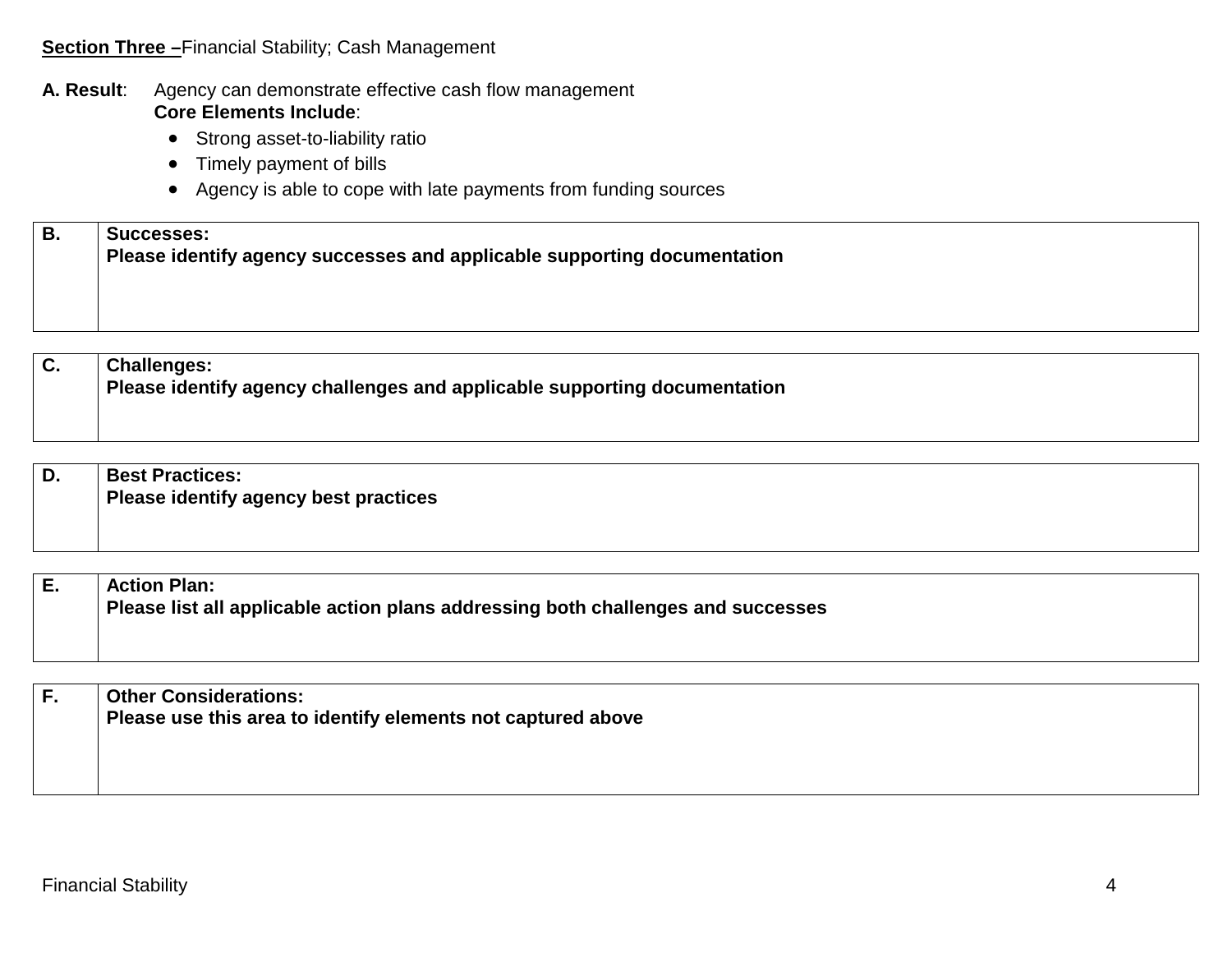#### **Section Four –**Linkages; Resource Development/ Leveraging

- **A. Result**: Resources are adequate to meet stated agency goals and to be administered in an effective and efficient manner. **Core Elements Include**:
	- Diversified funding exists
	- Resources allow for meeting critical needs
	- Demonstrated resource development activity
	- Leveraged funds exist
	- Financial development component in plan (strategic plan, CAP, fiscal plan)
	- Agency can demonstrate appropriate selection of programs and funding

## **B. Successes: Please identify agency successes and applicable supporting documentation**

## **C. Challenges: Please identify agency challenges and applicable supporting documentation**

|  | <b>Best Practices:</b>                |
|--|---------------------------------------|
|  | Please identify agency best practices |
|  |                                       |

**E. Action Plan: Please list all applicable action plans addressing both challenges and successes**

| Other Considerations:                                        |
|--------------------------------------------------------------|
| Please use this area to identify elements not captured above |
|                                                              |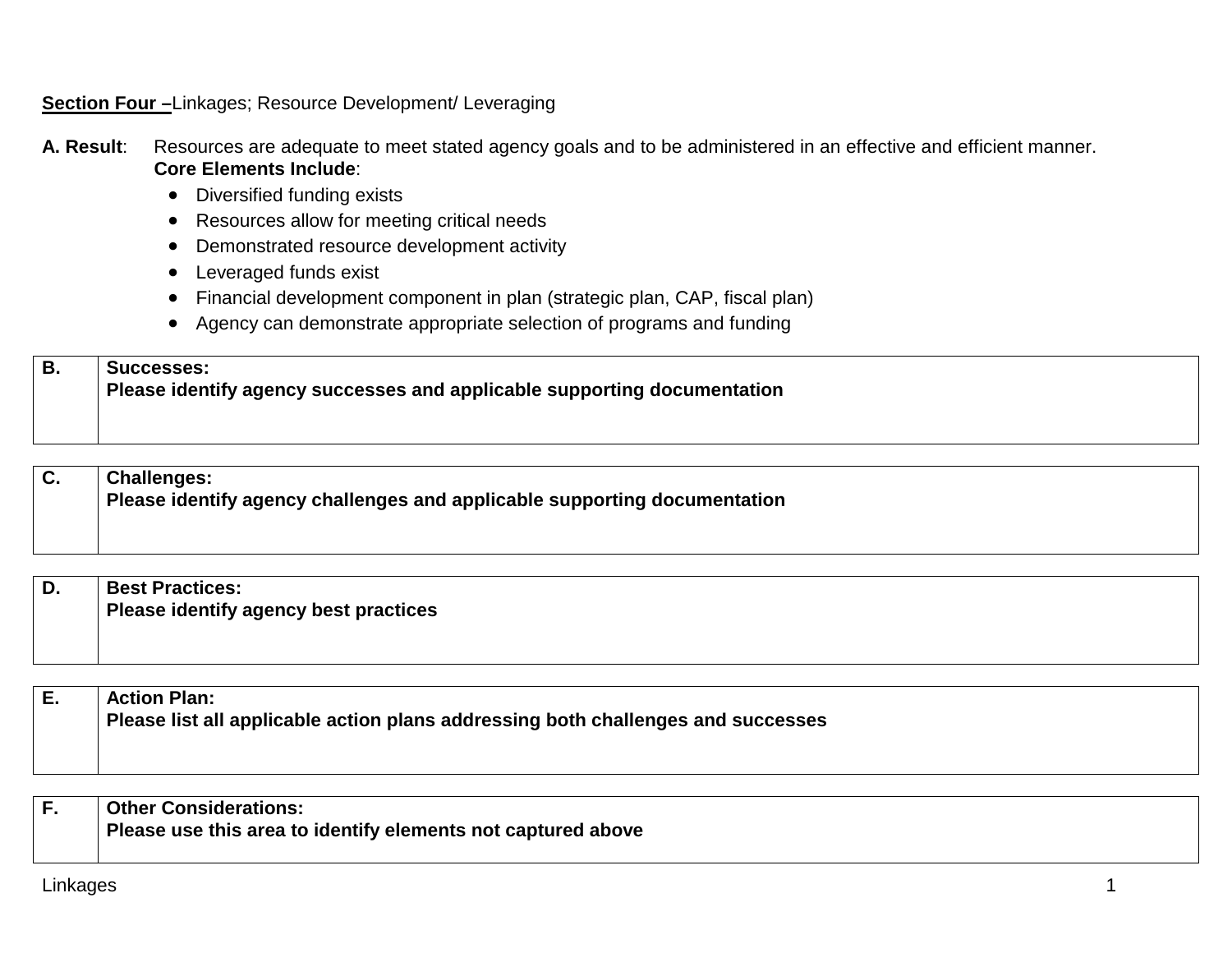**Section Four –** Linkages; Partnerships (both informal & formal)

**A. Result**: Agency can demonstrate partnerships exist which further plan/ mission of the organization **Core Elements Include**:

- Partnerships and collaborations enhance resources and/ or services to clients
- Agency can demonstrate partnerships are sustainable

| <b>B.</b> | Successes:                                                               |
|-----------|--------------------------------------------------------------------------|
|           | Please identify agency successes and applicable supporting documentation |
|           |                                                                          |

## **C. Challenges: Please identify agency challenges and applicable supporting documentation**

| D. | <b>Best Practices:</b>                |
|----|---------------------------------------|
|    | Please identify agency best practices |
|    |                                       |

| E. | <b>Action Plan:</b>                                                              |
|----|----------------------------------------------------------------------------------|
|    | Please list all applicable action plans addressing both challenges and successes |
|    |                                                                                  |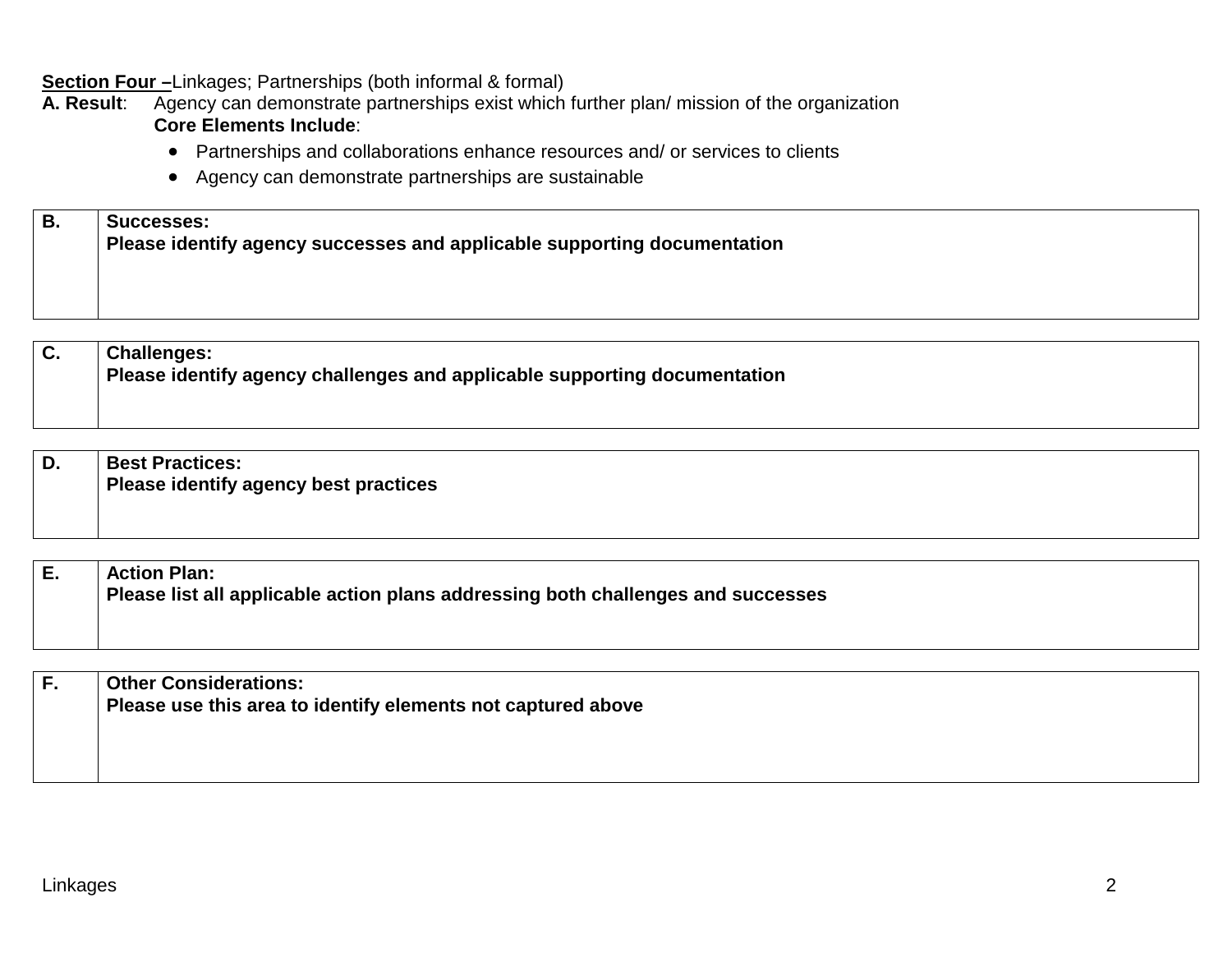#### **Section Four -**Linkages; Stability/ Change Management

**A. Result**: Agency can demonstrate that partnerships aid in continuity of services within the community in case of changes in funding environment

**Core Elements Include**:

• Agency has a plan to address continuity of services

| В. | <b>Successes:</b><br>Please identify agency successes and applicable supporting documentation |
|----|-----------------------------------------------------------------------------------------------|
|    |                                                                                               |

| D. | <b>Best Practices:</b>                       |
|----|----------------------------------------------|
|    | <b>Please identify agency best practices</b> |
|    |                                              |
|    |                                              |

| Е. | <b>Action Plan:</b>                                                              |
|----|----------------------------------------------------------------------------------|
|    | Please list all applicable action plans addressing both challenges and successes |

| <b>Other Considerations:</b>                                 |
|--------------------------------------------------------------|
| Please use this area to identify elements not captured above |
|                                                              |
|                                                              |
|                                                              |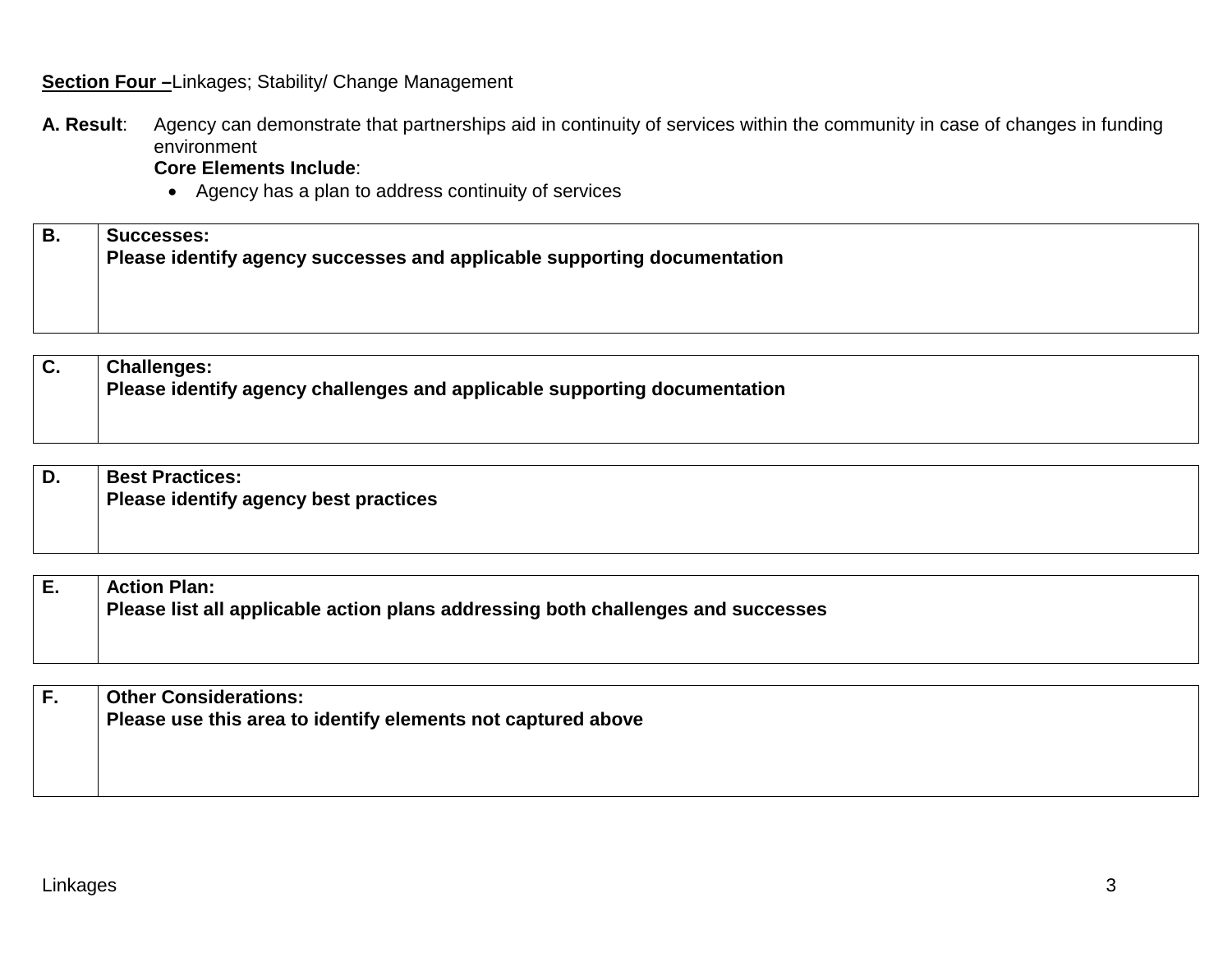**Section Five –** Program Delivery; Program Design

**A. Result**: Agency can demonstrate that program design is effective in meeting the intended need **Core Elements Include**:

- Programs are administered by capable and trained staff
- Programs are run smoothly with maximum effect and efficiency
- There is maximum feasible participation by eligible individuals
- Community input is utilized in the development and implementation of programs

## **B. Successes: Please identify agency successes and applicable supporting documentation**

**C. Challenges: Please identify agency challenges and applicable supporting documentation**

**D. Best Practices: Please identify agency best practices**

| <b>Action Plan:</b>                                                              |
|----------------------------------------------------------------------------------|
| Please list all applicable action plans addressing both challenges and successes |

| <b>Other Considerations:</b>                                 |
|--------------------------------------------------------------|
| Please use this area to identify elements not captured above |
|                                                              |
|                                                              |
|                                                              |
|                                                              |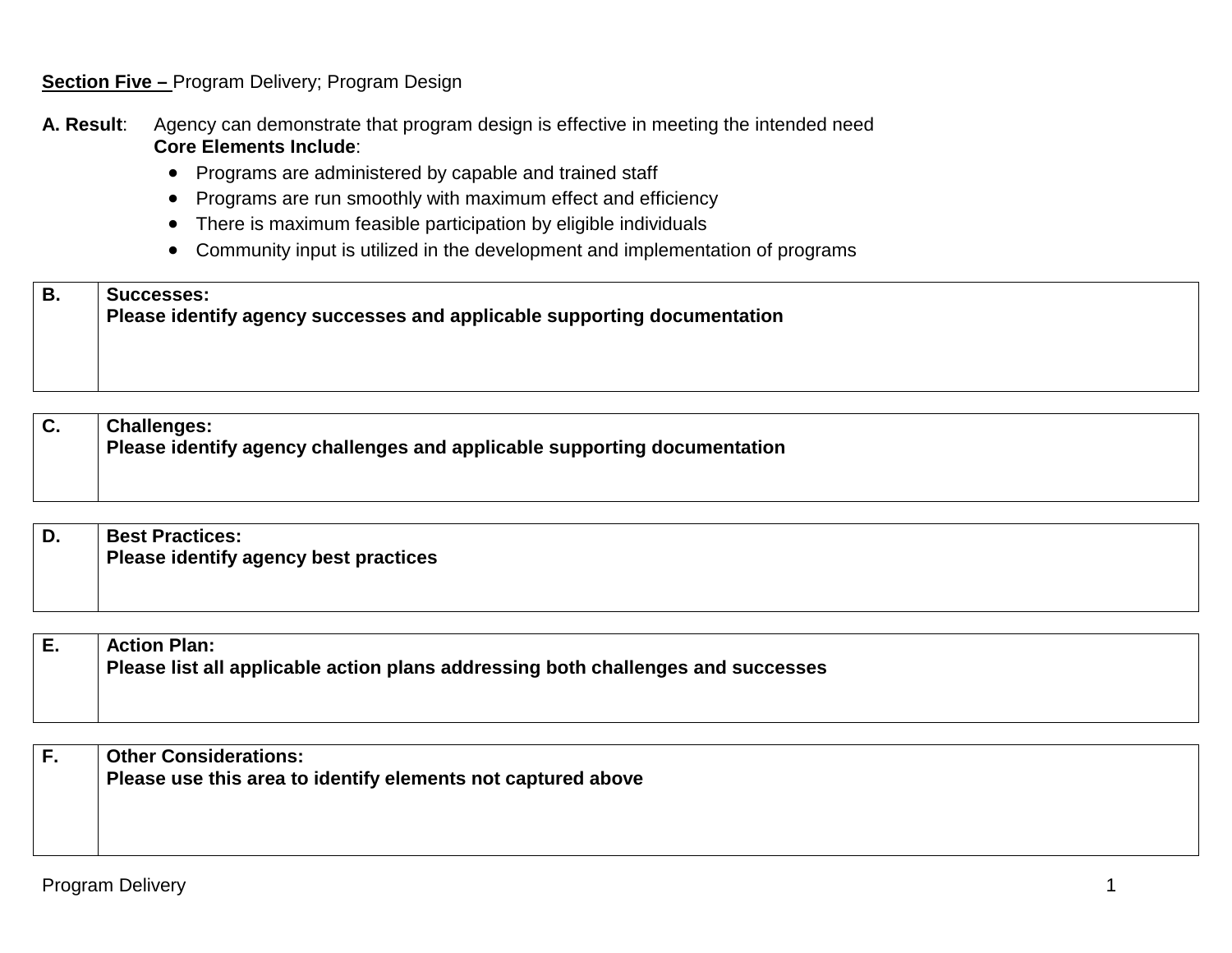#### **Section Five –** Program Delivery; Performance Outcomes

- **A. Result**: Agency can demonstrate that programs serve two separate functions; agency programs assist clients in moving towards selfsufficiency and agency programs have a positive impact on the community. **Core Elements Include**:
	- Programs are evaluated on a regular basis
	- Programs are results oriented
	- Program results are effectively tracked and reported

**B. Successes: Please identify agency successes and applicable supporting documentation**

**C. Challenges: Please identify agency challenges and applicable supporting documentation**

**D. Best Practices: Please identify agency best practices**

| Е. | <b>Action Plan:</b>                                                              |
|----|----------------------------------------------------------------------------------|
|    | Please list all applicable action plans addressing both challenges and successes |

| <b>Other Considerations:</b><br>Please use this area to identify elements not captured above |
|----------------------------------------------------------------------------------------------|
|                                                                                              |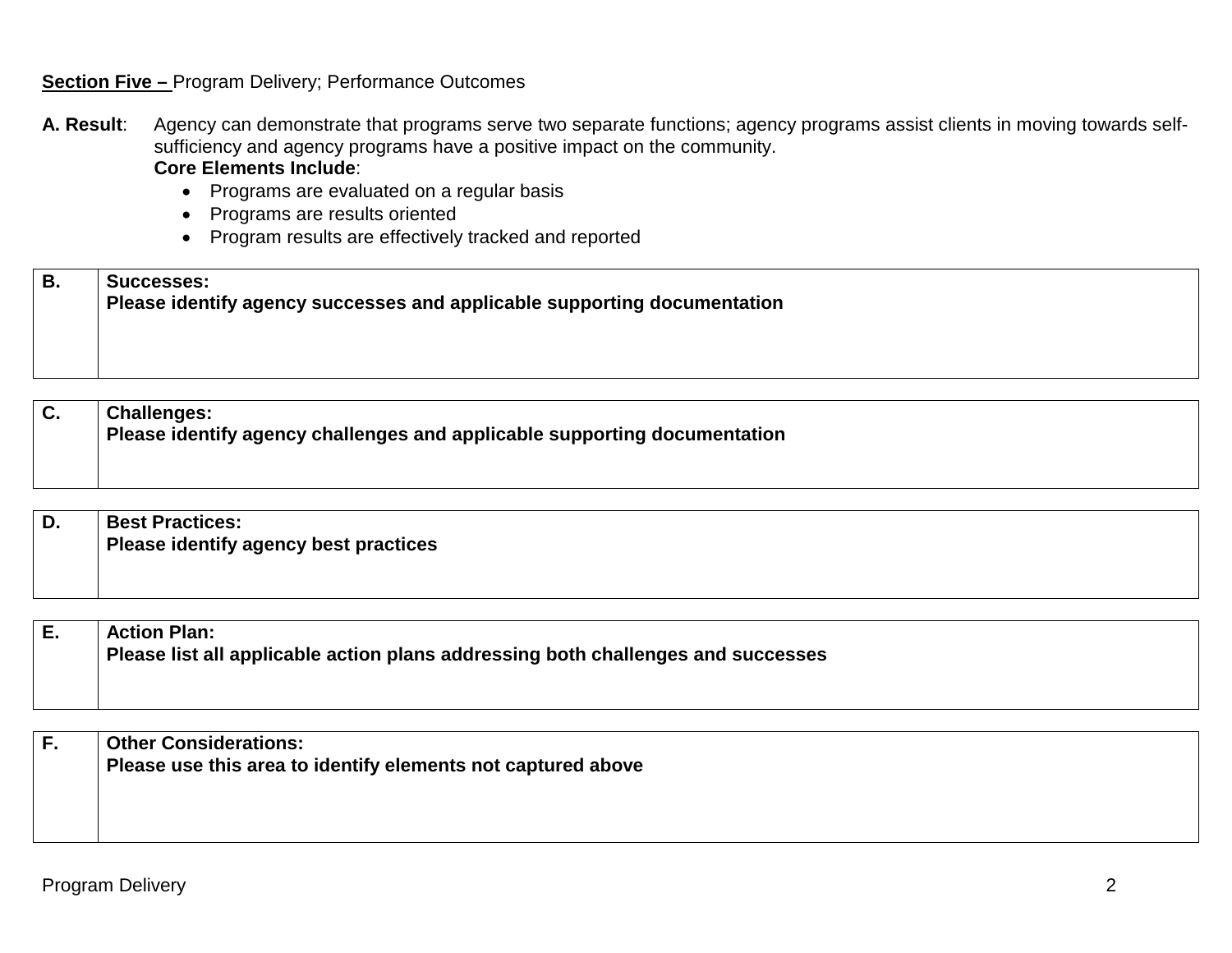#### **Section Five -** Program Delivery; Community Outreach

**A. Result**: Agency, programs and services are appropriately known throughout the community **Core Elements Include**:

- Agency has procedures in place to ensure programs and services ensure maximum feasible participation
- Agency can demonstrate outreach efforts occur

| B | <b>Successes:</b>                                                        |
|---|--------------------------------------------------------------------------|
|   | Please identify agency successes and applicable supporting documentation |
|   |                                                                          |

**C. Challenges: Please identify agency challenges and applicable supporting documentation**

| D. | <b>Best Practices:</b>                |
|----|---------------------------------------|
|    | Please identify agency best practices |
|    |                                       |
|    |                                       |

| <b>Action Plan:</b>                                                              |
|----------------------------------------------------------------------------------|
| Please list all applicable action plans addressing both challenges and successes |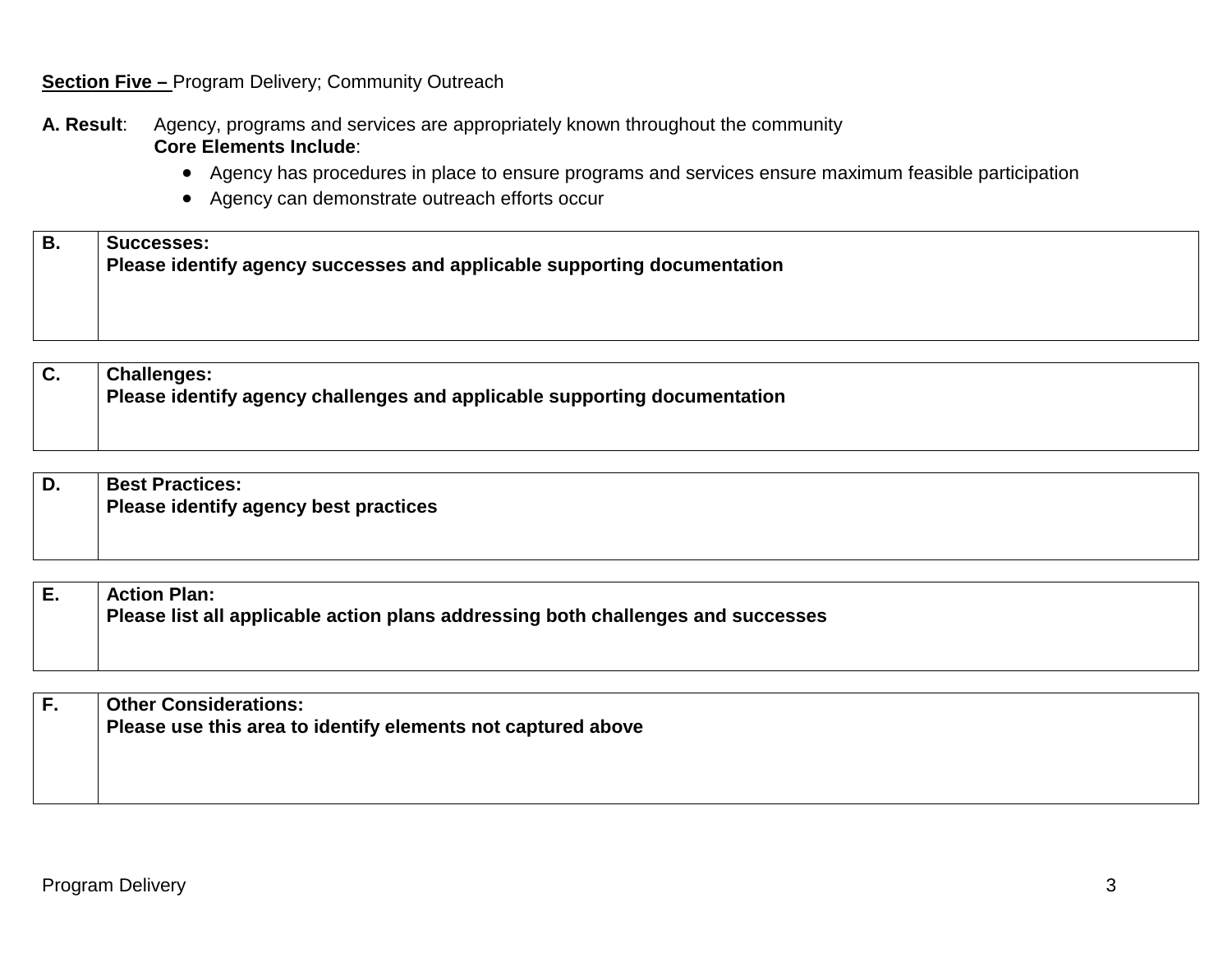#### **Section Five –** Program Delivery; Customer Satisfaction

- **A. Result**: Agency can demonstrate customer satisfaction **Core Elements Include**:
	- Customer feedback is encouraged and collected on a regular basis
	- Customers express satisfaction
	- Collected comments are utilized to improve agency activities

| ΈB. | ∣ Successes:<br>$\mid$ Please identify agency successes and applicable supporting documentation |
|-----|-------------------------------------------------------------------------------------------------|
|     |                                                                                                 |

**C. Challenges: Please identify agency challenges and applicable supporting documentation**

**D. Best Practices: Please identify agency best practices**

**E. Action Plan: Please list all applicable action plans addressing both challenges and successes**